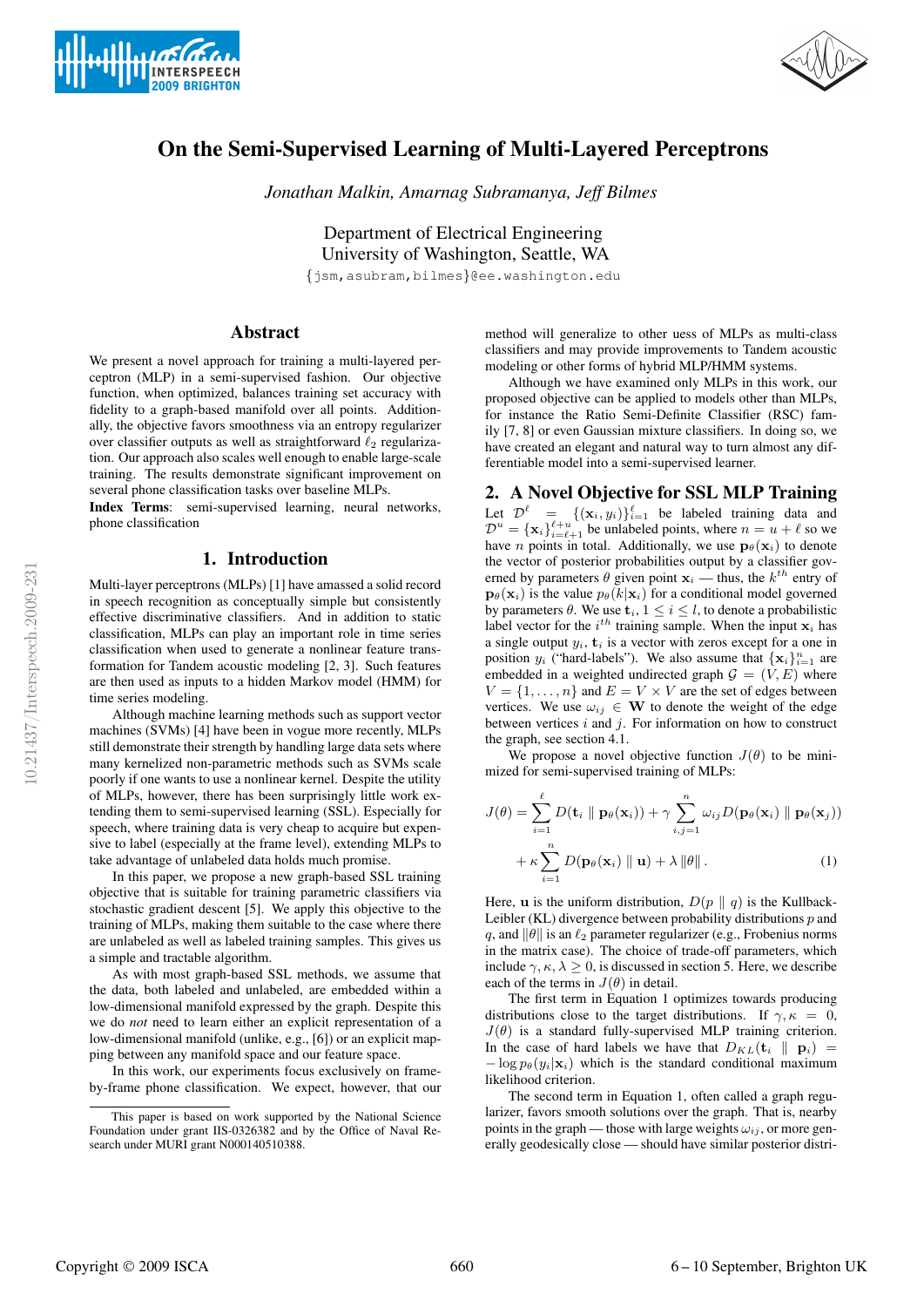butions. This term captures the manifold assumption mentioned earlier. Note that the graph regularizer applies to all points, both labeled and unlabeled, which allows  $\mathbf{p}_{\theta}(\mathbf{x}_i)$  to potentially diverge from  $t_i$  in the presence of noisy labels.

The third term in Equation 1 is an entropy regularizer encouraging *higher* entropy output distributions. We use the KL divergence between the posterior distribution and a uniform distribution for consistency in our objective and so the optimization always has a lower bound of 0. To discourage degenerate solutions where all unlabeled points are given the same label, and because MLPs are often very confident in their predictions, favoring higher entropy can be important, especially near decision boundaries. This is especially true if the graph contains separate connected components, some of which may have few or no labeled samples.

The last term in Equation 1 is a standard  $\ell_2$  regularizer on the model parameters (often called weight decay in the traditional MLP literature). Along with the entropy regularizer, we include this term in our objective as it gives some insurance against the case when too many parameters are available for a given amount of training data. This is especially important at the first layer of the MLP.

#### 2.1. Relationship to other work

While our objective function is novel, this is not the first paper to provide a SSL extension for MLPs. In [9], the authors propose a squared-loss objective, which is not as well suited to probabilistic classification [10]. Our objective, by contrast, starts with a cross-entropy loss function on softmax outputs (equivalent to using the Kullback-Leibler (KL) divergence) and also uses a KL divergence-based graph term to incorporate information about nearby points. Another key difference is the amount of data used: while [9] makes use of one or two unlabeled points for each labeled point, our method always uses all the unlabeled data. [9] can, however, apply its graph regularization to hidden weight layers instead of only to the output layer.

The idea of using a graph regularizer while training supervised algorithms was first proposed in [11] and referred to as *Manifold Regularization* (MR). The Harmonic Mixtures algorithm [12] and also [9] fall into this category.

If  $x_i \in \mathcal{X}$  is the input space and  $y_i \in \mathcal{Y}$  the output space, a classifier is a mapping  $f : \mathcal{X} \to \mathcal{Y}$ . Given  $\mathcal{D}^{\ell}$  and  $\mathcal{D}^{u}$ , MR defines the optimal mapping as:

$$
f^* = \underset{f \in \mathcal{H}_k}{\operatorname{argmin}} \left( \frac{1}{l} \sum_{i=1}^l \mathcal{L}(\mathbf{x}_i, y_i, f) + \gamma_A \parallel f \parallel_k^2 + \frac{\gamma_I}{n^2} \sum_{i=1}^n \omega_{ij} (f(\mathbf{x}_i) - f(\mathbf{x}_j))^2 \right).
$$
 (2)

Here,  ${\mathcal L}$  is a loss function,  $k: {\mathcal X} \times {\mathcal X} \to \mathbb{R}$  is a Mercer kernel, and  $\mathcal{H}_K$  the associated reproducing kernel Hilbert space with norm  $\| \cdot \|_K$ . When  $\mathcal L$  is convex, the overall objective is also convex. The representer theorem may be extended to show that  $f^*(x) = \sum_{i=1}^n \alpha_i k(\mathbf{x}, \mathbf{x}_i)$ . Thus, solving for  $f^*$  corresponds to computing the optimal  $\alpha_i^*$ 's. When  $\mathcal L$  is squared-loss, the above approach is referred to as *Laplacian Regularized Least Squares* (LapRLS), and when hinge-loss is used, we get *Laplacian Support Vector Machines* (LapSVM). LapRLS admits a closed form solution, i.e., the  $\alpha_i$ 's may be obtained in a single step that involves inverting a matrix of size  $n \times n$ .

Despite some similarities between our proposed approach and MR, there are several important differences. First, by using an MLP to learn  $f$ , our approach is inherently parametric in nature. In contrast, MR is inherently non-parametric, potentially requiring the data to be stored for evaluation. While any samples for which  $\alpha_i = 0$  are not necessary, in practice a large number of  $\alpha_i$  are often non-zero, although this is at least somewhat kernel-dependent.

Next, the graph regularization term in the case of MR, as with [9], is based on squared-loss which is theoretically optimal under only a Gaussian assumption over differences in classifier outputs. KL divergence is a more natural measure of similarity between posteriors as it is based on relative rather than absolute error. KL divergence is also asymptotically consistent w.r.t. the underlying probability measures.

A third difference is that, as stated above in the case of MR, a convex  $\mathcal L$  implies convexity of the overall objective. Because the MLP loss function is not convex, neither is  $J(\theta)$ . Yet MLPs are still used for many tasks and, as shown in section 5, our model still trains effectively.

Finally, and this is an important goal of this work, MR does not scale to the large data sets commonly seen in speech applications. The closed form solution of MR requires inverting a very large dense  $(n \times n)$  matrix, rendering it impractical for many problems.

The Harmonic Mixtures algorithm [12] is similar to the proposed approach in that they use a graph regularizer while training a Gaussian mixture model (GMM). As in MR, the graph regularizer here is squared-loss based but their objective is *not* convex. However, GMMs are generative models, and they use maximum likelihood to learn the parameters while our objective is inherently discriminative.

Finally, we note that, while in this work we use the KLdivergence between distributions, any valid measure of similarity between probability distributions can be used. And to reinforce a point made earlier, the first term in  $J(\theta)$  may be replaced by a loss function corresponding to any supervised learner leading to a semi-supervised version of that learner.

### 3. Model Optimization

Lacking a closed form optimal solution, we use stochastic gradient descent to optimize our MLPs in all cases. Combined with efficient derivatives, this allows the model to easily generalize to large problems. In all cases,  $\theta = (w^{ho}, w^{ih})$ , a pair of matrices corresponding respectively to the hidden-to-output weights and the input-to-hidden weights of the MLP. We use the symbol w to refer to MLP weights, contrasted with  $\omega$  to refer to graph edge weights.

Analyzing Equation 1, we can break terms into entropy and cross entropy components as  $D(a || b) = H<sup>c</sup>(a, b) - H(a)$ where we define cross entropy as  $H^c(a, b) = -\sum_i a_i \ln b_i$ . For a problem with  $K$  classes, doing so gives<sup>1</sup>:

$$
J = D(\mathbf{t}_i \parallel \mathbf{p}_i) + \gamma \sum_{j=1}^n \omega_{ij} H^c(\mathbf{p}_i, \mathbf{p}_j)
$$

$$
- (\kappa + \gamma \sum_{j=1}^n \omega_{ij}) H(\mathbf{p}_i) + \kappa \log K + \lambda ||\theta||. \quad (3)
$$

For hard labels and  $\gamma = \kappa = 0$ , differentiating with respect to MLP weights gives standard back propagation. When  $\gamma, \kappa > 0$ , the cross entropy term in Equation 3 unsurprisingly requires that

<sup>&</sup>lt;sup>1</sup>For notational simplicity, we henceforth use the notation  $p_i$  =  $\mathbf{p}_{\theta}(\mathbf{x}_i)$  where the dependence on the parameters  $\theta$  and on the  $i^{th}$  input sample is implicit.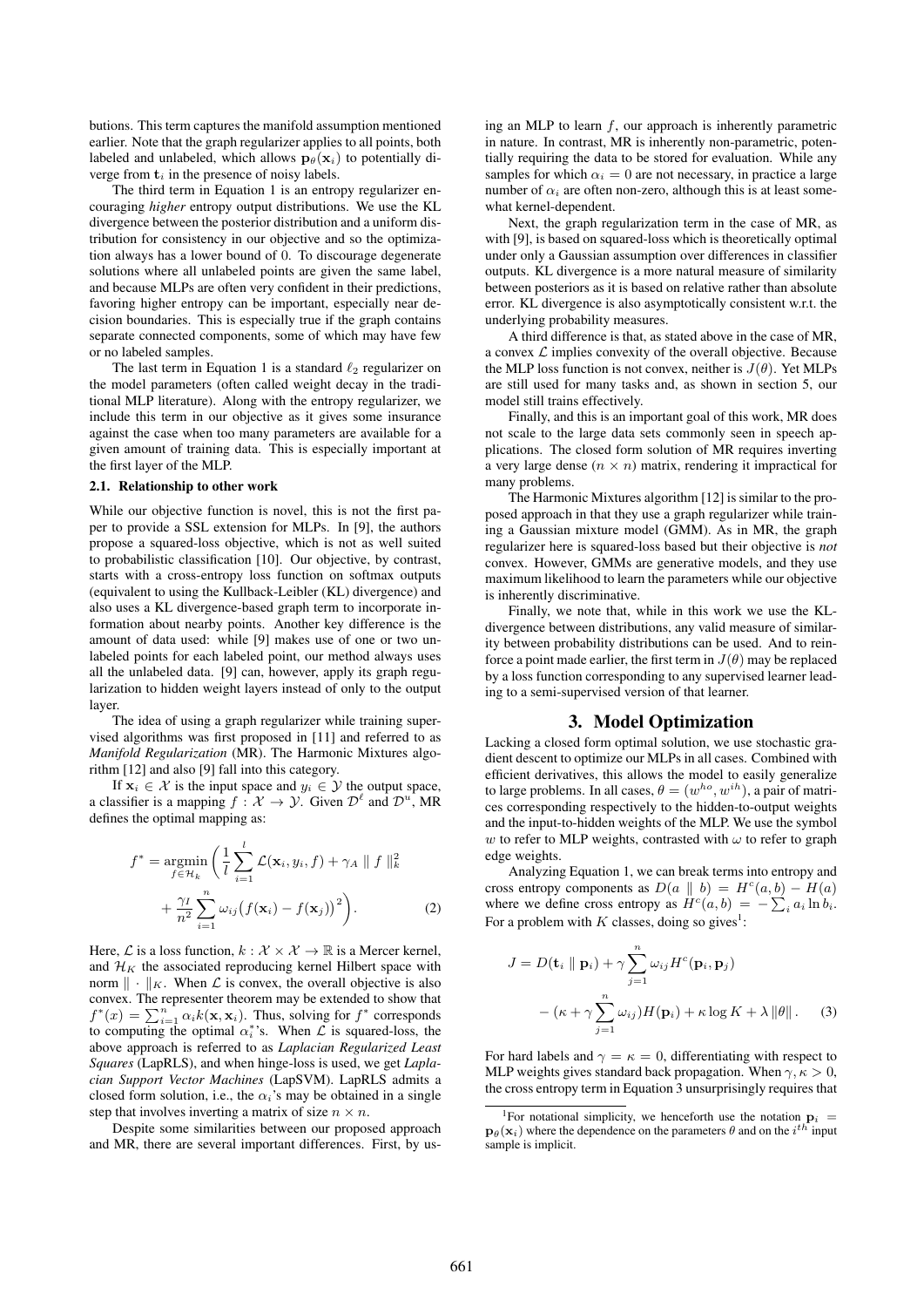we propagate errors not only for the current sample point but for each of its graph neighbors as well. The use of "error" in this case may be misleading relative to standard MLP training: the value used at each node is not simply the distance to the target value, as shown next. Note that for these derivatives, we assume an extra 1 is appended to both the input vector as well as the hidden layer to accommodate bias shifts.

We start by considering the derivative of the entropy term  $H(\mathbf{p}_i)$  with respect to the hidden-to-output weights  $w_{km}^{ho}$  and input-to-hidden weights  $w_{m\ell}^{ih}$ . Because only  $x_i$  is involved in this term, we will drop the subscript  $i$ .

$$
\frac{\partial H(\mathbf{p})}{\partial w_{km}^{ho}} = -z_m(p_k \log p_k + p_k H(\mathbf{p}))
$$

$$
\frac{\partial H(\mathbf{p})}{\partial w_{mk}^{ih}} = -z_m(1 - z_m)x_\ell \sum_k w_{km}^{ho}(p_k \log p_k + p_k H(\mathbf{p}))
$$

where  $z_m$  is the hidden layer output after applying a sigmoid.

Next we have cross entropy,  $H(\mathbf{p}_i, \mathbf{p}_j)$ . This derivative itself decomposes into two terms: One depends on the current point  $x_i$  and its hidden layer activations and the other on neighbor  $x_i$  and its hidden layer activations. The updates are:

$$
\frac{\partial H^c(\mathbf{p}_i, \mathbf{p}_j)}{\partial w_{km}^{ho}} = (p_{jk} - p_{ik})z_{jm} +
$$

$$
- (p_{ik} \log p_{jk} + p_{ik} H^c(\mathbf{p}_i, \mathbf{p}_j))z_{im} \quad (4)
$$

$$
\frac{\partial H^c(\mathbf{p}_i, \mathbf{p}_j)}{\partial w_{m\ell}^{ih}} = z_{jm} (1 - z_{jm}) x_{j\ell} \sum_k w_{km}^{ho}(p_{jk} - p_{ik})
$$

$$
- z_{im} (1 - z_{im}) x_{i\ell} \sum_k w_{km}^{ho}(p_{ik} \log p_{jk} + p_{ik} H^c(\mathbf{p}_i, \mathbf{p}_j)).
$$

Note that the first term in Equation 4 is like the standard backpropagation error term, except that there is a difference between the posteriors for each output rather than between a posterior and its target vector, an intuitively appealing result considering the goal of the graph term. The second term comes about since both  $\mathbf{p}_i$  and  $\mathbf{p}_j$  are functions of the weights, unlike the target vector in MLP training.

#### 4. Experimental Framework

We performed experiments on two data sets. The first was a portion of the Vocal Joystick (VJ) vowel corpus [13], a database of speakers uttering vowel sounds<sup>2</sup>. The data was collected for The Vocal Joystick project [14], an assistive device to allow individuals with motor impairments to use their voice for continuous control of devices such as a mouse pointer or robotic arm. The other corpus was TIMIT [15], a well-known corpus for phone classification consisting of phonetically balanced read English sentences. In contrast to the VJ corpus, TIMIT has many more classes; we used the standard 39-class variant [16].

The majority of the VJ recordings are monophthongs, a speaker uttering a single vowel in isolation; there is no surrounding linguistic context. Utterances were made with rising, level and falling pitch contours, crossed with quiet, normal and loud amplitudes, and also amplitude sweeps which start loud and become quiet or vice versa. The VJ corpus seems ideal for SSL as it samples points in the vowel triangle [17, 18], defined primarily by the first two formants, which are very hard to estimate accurately. As a result, it is reasonable to expect that the data come from a low-dimensional manifold [11, 6] embedded in the feature space. We use the same training, development and test sets specified in [19, 20].

For VJ, the training, development and test sets had roughly  $220k, 41k$  and  $90k$  samples, respectively. For TIMIT, those numbers were 1.4M, 124k and 515k, respectively. For TIMIT, the development set was included (with all points unlabeled) in the training set. MLPs on VJ data were trained to 0.1% convergence, and to 1% convergence on TIMIT.

Results on additional corpora and more mathematical background can be found in [21].

#### 4.1. Features and Graph Affinity Values

Features were 26-d Mel frequency cepstral coefficients [19]: 13 coefficients and single deltas. We performed mean and variance normalization assuming a diagonal covariance matrix, and used a sliding window over 7 adjacent frames as the input to the classifiers based on results on the VJ corpus in [20], yielding 182-d input vectors. For consistency, we used the same feature extraction for TIMIT, although we applied per-utterance mean and variance normalization.

Graphs were constructed over the training data using  $K$ nearest neighbors (K-NN) based on Euclidean distance. We then applied a radial basis function (RBF) kernel with width  $\sigma$  so that our affinity matrix is constructed with values  $\omega_{ij} =$  $e^{-}$  $-\frac{\|\mathbf{x}_i-\mathbf{x}_j\|}{2\sigma^2}$ . Here K and  $\sigma$  are hyperparameters; we used K = 20 for VJ and  $\mathcal{K} = 10$  for TIMIT. The value of  $\sigma$  was tuned on the development set over the set  $d_i/3$ ,  $i \in \{1, 2, 3, 4, 5\}$  where  $d_i$  is the average distance between each node and its  $i^{th}$  nearest neighbor. The values for  $\gamma$  (in Equation 1) were obtained by a search over  $\left[10^{-6}, 10^{1}\right]$  in multiplicative steps of  $10^{1}$ ;  $\kappa$  varied over 0 and the range  $[10^{-6}, 10^{0}]$  in multiplicative steps of 10<sup>2</sup>. To limit the size of the hyperparameter search while tuning models, we used  $\ell_2$  regularization coefficients and hidden layer sizes tuned on the fully supervised training set with no graph. For the VJ corpus, we used an MLP hidden layer of size 50, also based on tuning experiments. For TIMIT, the hidden layer was of size 500, chosen to give reasonable performance but still allow for reasonable training time.

#### 5. Results

In both cases, we created a SSL problem by randomly dropping labels from samples in the training set. We always used all samples; the only difference is the number of *labels* used. Samples whose labels were dropped are simply treated as unlabeled. This gives a better view of how our algorithm compares to a baseline MLP at various labeled to unlabeled data ratios.

Although we would have preferred to test our model against LapRLS or LapSVM, training and evaluation time of those models was prohibitive for corpora of this size.

#### 5.1. Vowel Classification

Results from the Vocal Joystick corpus appear in Figure 1. In all cases here, error rates were calculated via a variant on 6-fold cross validation. The SSL-MLP shows an improvement over the baseline MLP for all values of  $l$  (all statistically significant at the  $p < 0.0001$  level). The margin between models increases as more labels are removed on the development set. And despite a significant degree of mismatch between development and test sets, the gains still hold up on the test set. Also note that the SSL-MLP provides a win even when all labels are used.

<sup>2</sup>The corpus is freely available online: web search for "Vocal Joystick vowel corpus"